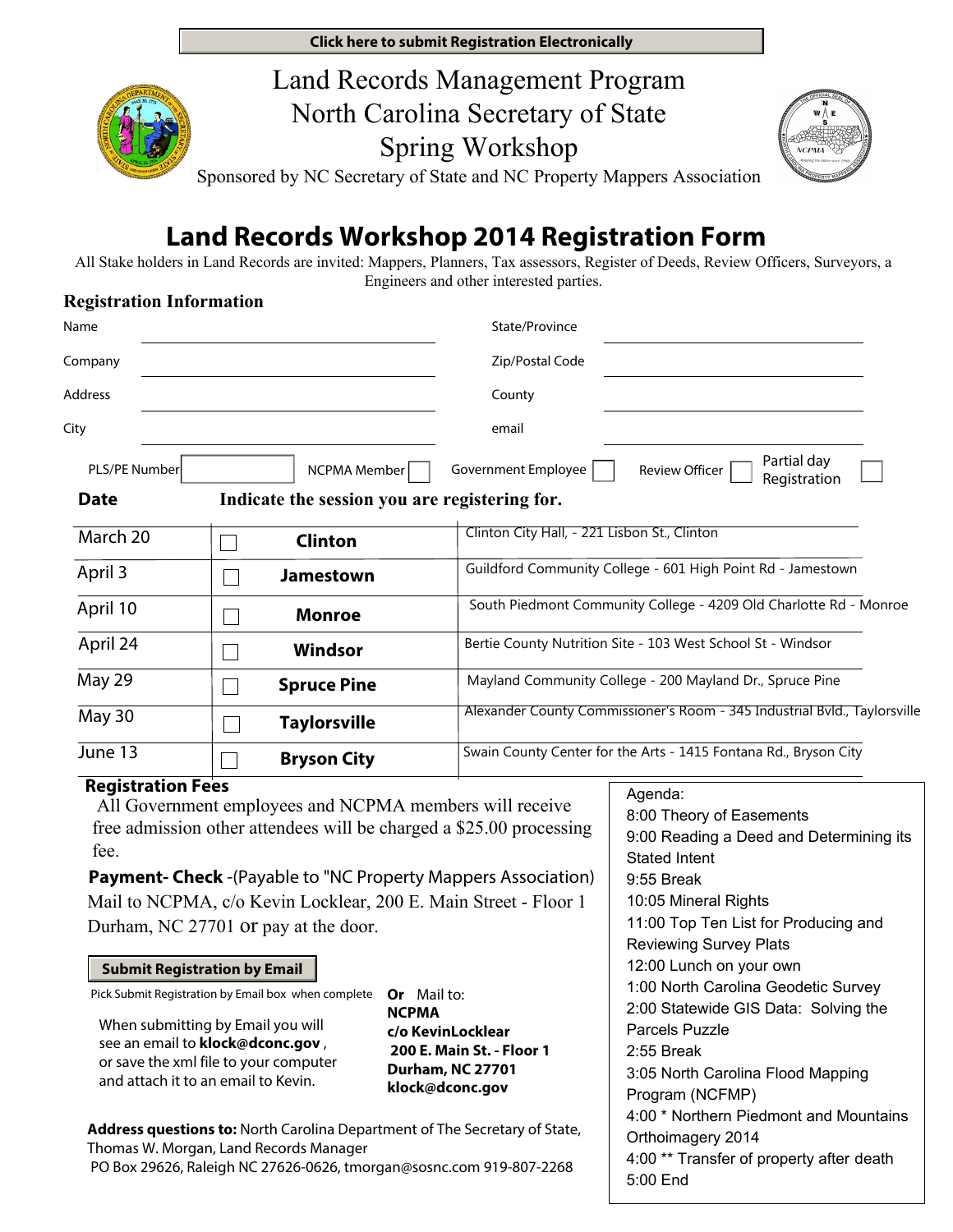# **Education Credits :**

| <b>NCPMA</b>          | 8 Hr |
|-----------------------|------|
| <b>Tax Assessors</b>  | 8 Hr |
| <b>Tax Appraisers</b> | 8 Hr |
| <b>NC PLS</b>         | 8 Hr |

# **Program Synopsis:**

 **Theory of Easements, -** Thomas W. Morgan, North Carolina Secretary of State We will discuss easements documents as defined by North Carolina State Statutes, how the courts interpret easements, how an easement is granted to an individual, public dedication and what happens when NC DOT abandons an easement. (Session length 1:00)

**Reading a Deed and Determining its Stated Intent -** John B. Bridgers, North Carolina Secretary of State

This will involve looking at the elements needed to constitute a valid deed then looking at these elements to determine the intent of the grantor and resolving conflicts that may occur between the elements of the deed. (Session length 1:00)

**Mineral Rights** - Thomas W. Morgan, North Carolina Secretary of State

Review of Mineral rights as an estate, the process by which certain ancient mineral claims were extinguished in certain counties. A review of county tax department requirements concerning mineral rights. (Session length 1:00)

**Top Ten List for Producing and Reviewing Survey Plats** - David Tuttle, Board Counsel for North Carolina Board if Examiners for Engineers and Surveyors

Concentrating on the NC Board of Examiners for Engineers and Surveyors Board Rules (Title 21, Chapter 56 of the NC Administrative Code), an exposé of many of the critical components of a survey will be presented and discussed with input from the surveyors and plat reviewers in audience. The goal is to understand the requirements and to achieve survey maps that clearly and accurately reflect the property status from a survey and title perspective, so that the welfare of all users are protected. .(Session length 1:00)

## **North Carolina Geodetic Survey -** Gary Thompson**,** North Carolina Geodetic Survey

PLS provision for GIS Grandfathering

NAD83 Datum Transformation

- 83/95
- 83/2001
- 83/2007
- 83/2011

LiDAR and Aerial Imagery Quality Control Surveys/Reports

NC Geodetic Survey New Database and Webpage

NC-SC State Boundary Update .(Session length 1:00)